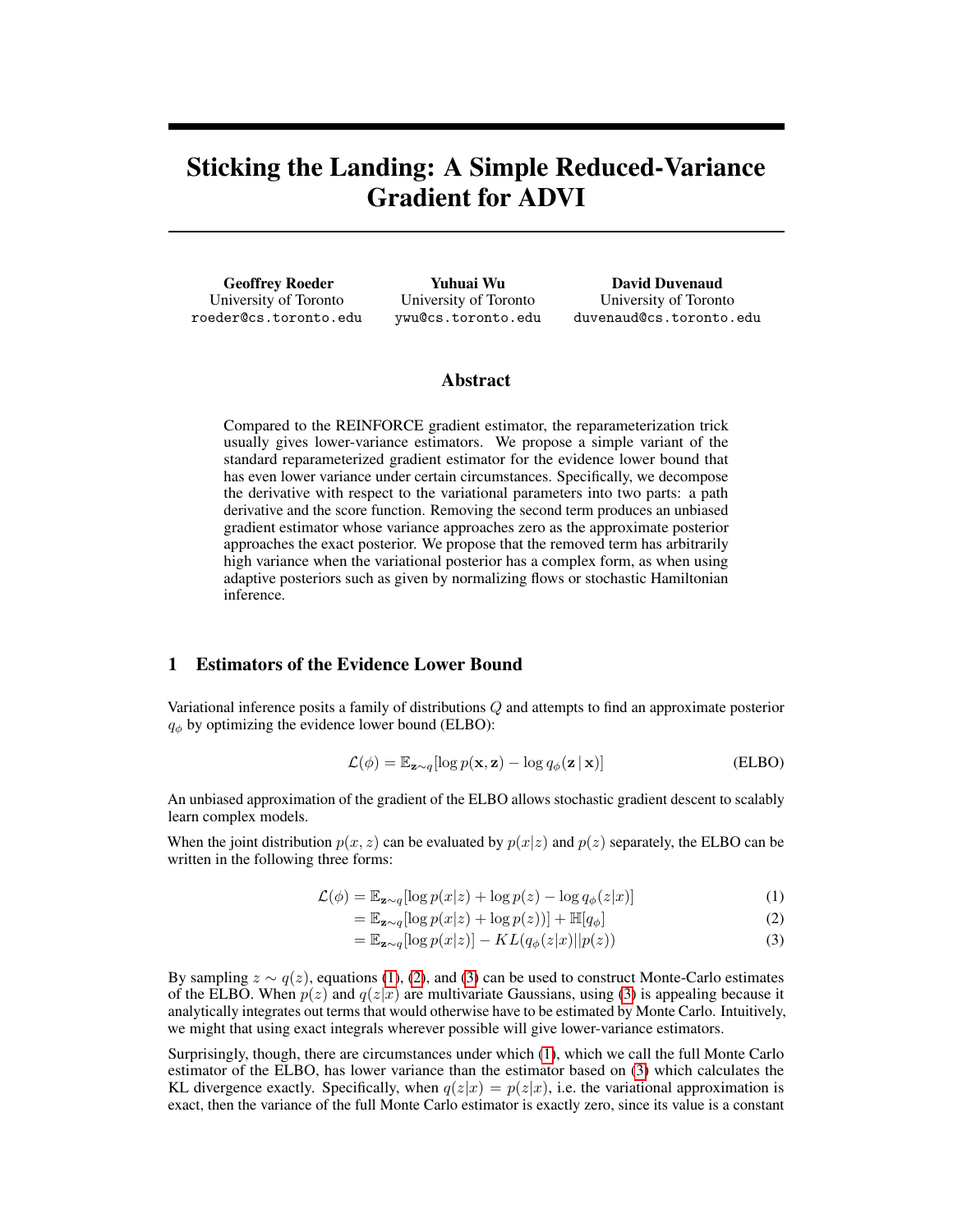independent of z:

$$
\hat{\mathcal{L}}_{MC}(\phi) = \log p(x|z_i) + \log p(z_i) - \log q_{\phi}(z_i|x) \qquad z_i \stackrel{\text{iid}}{\sim} q(z) \tag{4}
$$

$$
= \log p(x|z_i) + \log p_{\theta}(z_i) - \log q_{\phi}(z_i|x)
$$
\n(5)

$$
= \log p(x, z_i) - \log q_{\phi}(z_i|x)
$$
\n(6)

$$
= \log p(z_i|x) + \log p(x) - \log p(z_i|x) \qquad \text{(using } q(z|x) = p(z|x) \text{ )}
$$
 (7)

$$
= \log p(x) \tag{8}
$$

This result suggests that using [\(1\)](#page-0-0) should be preferred when we believe that  $q(z|x) \approx p(z|x)$ .

## 2 Estimators of the Gradient

What about estimating the *gradient* of the evidence lower bound? In this section, we show that the variance of the gradient of the fully Monte Carlo estimator [\(1\)](#page-0-0) with respect to the variational parameters is not zero, even when  $q(z|x) = p(z|x)$ , and when using the reparameterization trick.

Using the reparameterization trick [\[3\]](#page-4-0), we can say that a sample  $z$  is a deterministic function of a random variable,  $\epsilon$ , with a fixed distribution. This can be written as  $z_{\phi} = f(\epsilon, \phi)$ . Then, gradient of the estimator based on [\(1\)](#page-0-0) with respect to the variational parameters  $\phi$  has the form:

$$
\hat{\nabla}_{MC} = \nabla_{\phi} \left[ \log p(x|z_{\phi}) + \log p(z_{\phi}) - \log q_{\phi}(z_{\phi}|x) \right] \qquad \epsilon \stackrel{\text{iid}}{\sim} \mathcal{N}(0, I) \tag{9}
$$

$$
= \frac{\partial \log p(x|z_{\phi})}{\partial \phi} + \frac{\partial \log p(z_{\phi})}{\partial \phi} - \frac{\partial \log q_{\phi}(z_{\phi}|x)}{\partial \phi} \tag{10}
$$

<span id="page-1-0"></span>
$$
= \underbrace{\frac{\partial \log p(z_{\phi}|x)}{\partial z_{\phi}} \frac{\partial z_{\phi}}{\partial \phi} - \frac{\partial \log q(z_{\phi}|x)}{\partial z_{\phi}} \frac{\partial z_{\phi}}{\partial \phi}}_{\text{path derivative}} - \underbrace{\frac{\partial \log q_{\phi}(z|x)}{\partial \phi}}_{\text{score function}}
$$
(11)

The gradient estimate can be broken into two parts. The path derivative measures dependence on  $\phi$ only through the sample  $z_{\phi} = f(\epsilon, \phi)$ . The score function measures the depends on log  $q_{\phi}$  directly, without considering how the sample z changes as a function of  $\phi$ .

When  $q(z|x) = p(z|x)$  for all z, the path derivative is identically zero for all z. However, the score function is not necessarily zero for any  $z$ , meaning that the above gradient estimator  $(9)$  will have non-zero variance even when the  $q$  matches the exact posterior everywhere.

## 3 A Path-Derivative of the ELBO Gradient

Could we get rid of the score function term from the gradient estimate? For stochastic gradient descent to converge, we require that our gradient estimate is unbiased. By construction, the gradient estimate given by [\(9\)](#page-1-0) is unbiased. Luckily, the score function has zero expectation, meaning that if we simply remove that term, we still have an unbiased gradient estimator:

$$
\hat{\nabla}_{\text{PD}} = \frac{\partial \log p(z_{\phi}|x)}{\partial z_{\phi}} \frac{\partial z_{\phi}}{\partial \phi} - \frac{\partial \log q(z_{\phi}|x)}{\partial z_{\phi}} \frac{\partial z_{\phi}}{\partial \phi} \tag{12}
$$

This estimator, which we call the path-derivative gradient estimator, is simply the standard gradient estimate with the score function term removed, which has the desirable property that as  $q(z|x)$ approaches  $p(z|x)$ , the variance of this estimator goes to zero. Figure [1](#page-2-0) shows the impact that this has on optimization when the variational family contains the true posterior, in a toy example.

#### 4 Practical Implications

When should we prefer the path derivative gradient estimator? Its variance near the optimum depends on the variance of the score function (also known as the Fisher information) of  $q$ . We conjecture that complex  $q$  distributions, such as those specified by adaptive inference schemes such as normalizing flows [\[6\]](#page-4-1) or Hamiltonian variational inference [\[9\]](#page-4-2), will have high Fisher information, increasing as the approximate posterior becomes more detailed. Notably, in these cases the exact entropy and KL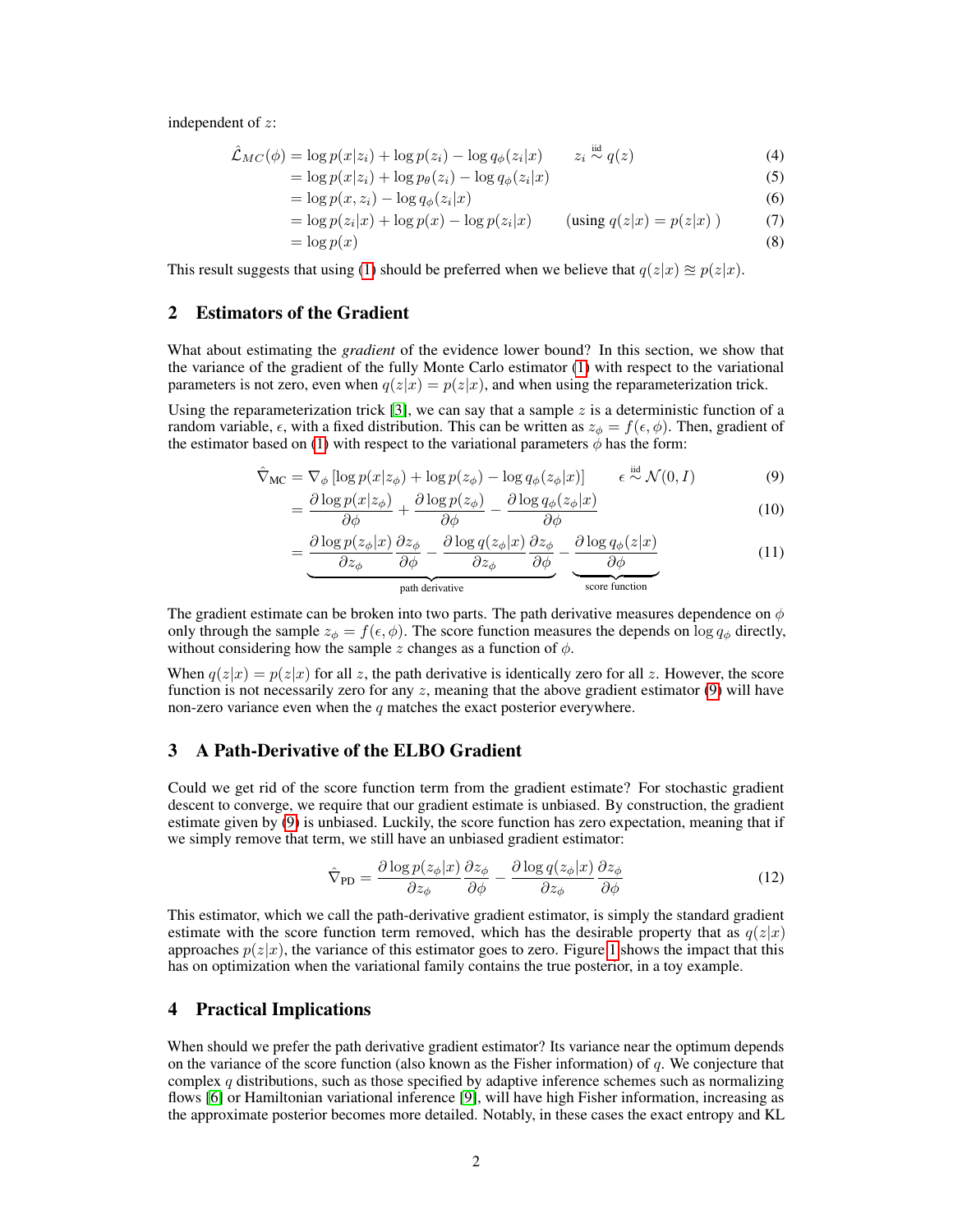<span id="page-2-0"></span>

Figure 1: Optimization of variational parameters using the standard gradient estimate versus new gradient estimator. In this toy example, the true posterior and the variational family were both isotropic 2D Gaussians. However, without decaying the optimization step-size, the naïve estimator bounces around the true optimum, while the path-derivative estimator converges quickly and stays at the optimum.

are intractable, so the estimators given by [\(2\)](#page-0-1) and [\(3\)](#page-0-2) cannot be used. Relying on stochastic estimates of the KL or exact entropy brings us back into the Fully Monte Carlo gradient paradigm, which our proposed gradient estimator improves.

The variance of the path derivative gradient estimator can be higher in some cases where the variational approximation is far from the true parameters if the control variate is negatively correlated with the path derivative. This has the potential to slow down learning, because removing the score function gradient will increase the variance of the stochastic estimates. To address this problem, we can estimate an adataptive optimal scaling constant  $c^*$  as the ratio of the covariance of the two gradient components divided by the variance of the score function [\[7\]](#page-4-3). When the variational approximation is exact, we have shown that  $c^* = 1$  is optimal. When the variational approximation is not exact, an estimate of  $c^*$  based on the current minibatch will change sign and magnitude depending on the positive or negative correlation of the score function with the path derivative. Minibatch estimation of the optimal scale was introduced used by [\[5\]](#page-4-4) to reduce the high variance of REINFORCE-style gradient estimates.

# 5 Related Work

Our modification of the standard reparameterized gradient estimate can also be viewed as adding a control variate, and in fact [\[5\]](#page-4-4) investigated the use of the score function as a control variate in the context of non-reparameterized variational inference.

The variance-reduction effect we use to motivate our general gradient estimator has been noted in the special cases of Gaussian distributions with sparse precision matrices and Gaussian copula inference in [\[10\]](#page-4-5) and [\[2\]](#page-3-0) respectively. In particular, [\[10\]](#page-4-5) observes that by eliminating certain terms from a gradient estimator for Gaussian families parametrized by sparse precision matrices, two lowervariance unbiased gradient estimators may be derived. Our work is a generalization to any variational family by analyzing the cause of the variance reduction which provides a framework for easily implementing the technique in existing software packages that provide automatic differentiation. This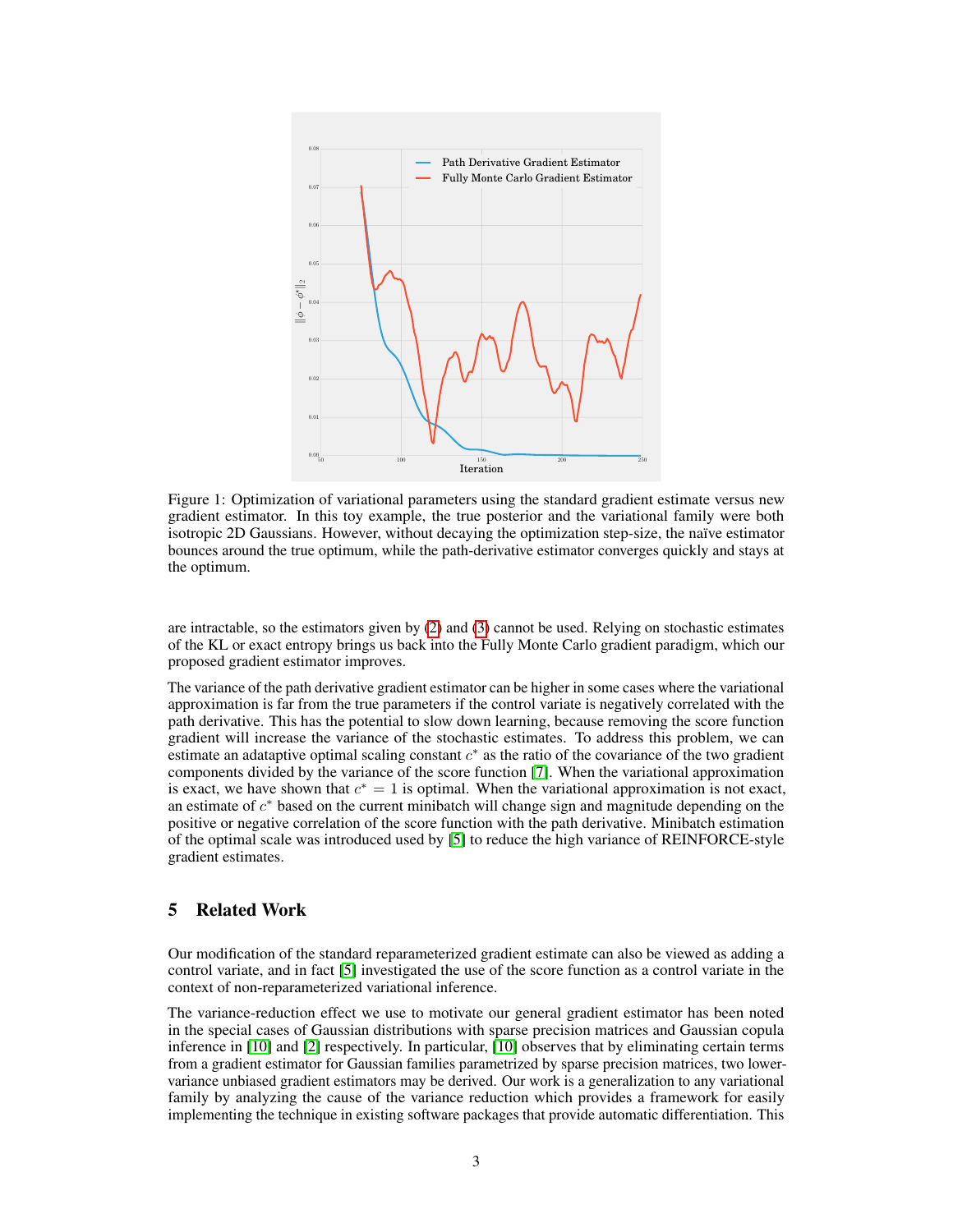can save time in implementation by eliminating the need for detailed analyses of the functional form of the variational posterior in special cases.

An innovation by Ruiz et al. [\[8\]](#page-4-6) introduces the generalized reparameterization gradient (GRG) which unifies the REINFORCE-style and reparameterization gradients. This technique uses a reparameterization that allows at most weak dependence on the latent variables, meaning that at least the first moment has no dependence on the latent variables. Their estimator improves on the variance of the score-function gradient estimator in BBVI without the use of Rao-Blackwellization, although a term in their estimator behaves like a control variate. The present study, by contrast, shows a simple control variate for the naive reparameterization gradient that can be easily implemented to improve existing algorithms.

# 6 Experiments

<span id="page-3-1"></span>

8 7 6  $\frac{1}{6}$   $\frac{1}{2}$   $\left[ q_{\phi}(z|x) \| p(z|x) \right]$   $\frac{1}{2}$   $\frac{1}{2}$   $\frac{1}{2}$  $0$ 500 1000 1500 2000 2500 3000 kCov مٌا )<br><sub>k</sub><br>ELBO<br>| Path Derivative Estimator **Full Monte Carlo Estimato**  $\triangleleft$  Exact KL Estimator

(a) The variance of different ELBO estimators as a function of KL divergence from the true posterior. The variance of the fully Monte Carlo estimator goes to zero as the divergence goes to zero.

(b) The nuclear norm of the covariance matrix of different ELBO gradient estimators, as a function of KL divergence from the true posterior. The variance of the fully Monte Carlo gradient estimator does not go to zero as the divergence goes to zero, but the variance of the path derivative estimator does.

Figure 2: Variance of ELBO and ELBO gradient estimates on a toy Gaussian example.

We include an empirical analysis of the different ELBO and ELBO gradient estimators in Figure [2.](#page-3-1) In this experiment, the path derivative gradient estimator dominates the fully Monte Carlo estimator, but presumably has higher variance than the exact KL estimator when the approximate posterior is far from the exact posterior.

# 7 Future Work

We plan to examine the performance of our new gradient estimator on representative problems, and examine the empirical Fisher information of complex approximating distributions. We also plan to examine the properties of the path derivative gradient estimator in the multi-sample setting, relating it to both importance-weighted autoencoders (IWAE) [\[1\]](#page-3-2), and the variational inference for Monte Carlo objectives (VIMCO) [\[4\]](#page-4-7) gradient estimator.

## **References**

- <span id="page-3-2"></span>[1] Yuri Burda, Roger Grosse, and Ruslan Salakhutdinov. Importance weighted autoencoders. *arXiv preprint arXiv:1509.00519*, 2015.
- <span id="page-3-0"></span>[2] Shaobo Han, Xuejun Liao, David B Dunson, and Lawrence Carin. Variational gaussian copula inference. *arXiv preprint arXiv:1506.05860*, 2015.